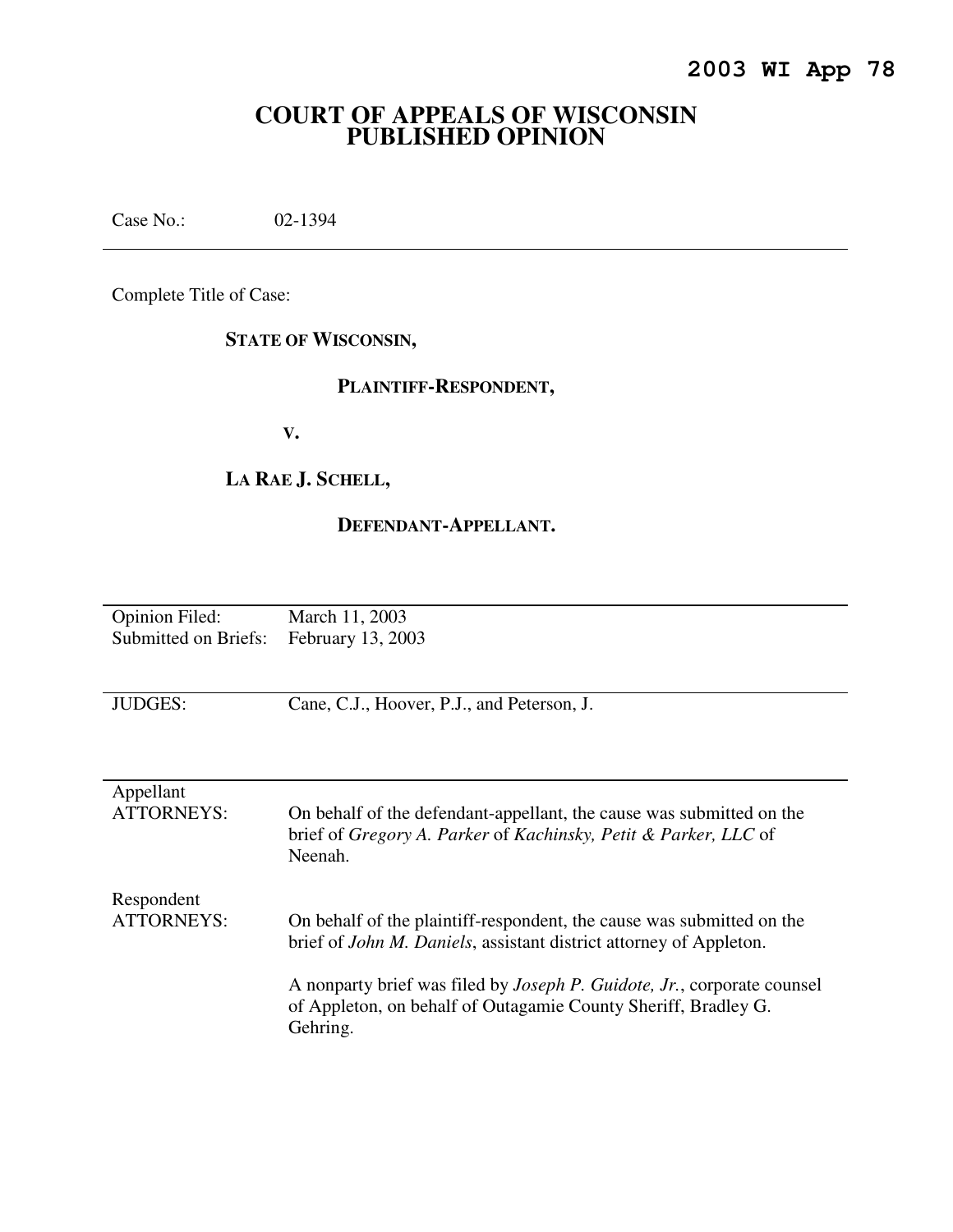# **COURT OF APPEALS DECISION DATED AND FILED**

## **March 11, 2003**

**Cornelia G. Clark Clerk of Court of Appeals**

# **2003 WI App 78**

### **NOTICE**

 **This opinion is subject to further editing. If published, the official version will appear in the bound volume of the Official Reports.** 

**A party may file with the Supreme Court a petition to review an adverse decision by the Court of Appeals.** *See* **WIS. STAT. § 808.10 and RULE 809.62.** 

# **Appeal No. 02-1394-CR Cir. Ct. No. 01-CM-39 STATE OF WISCONSIN IN COURT OF APPEALS**

**STATE OF WISCONSIN,** 

## **PLAINTIFF-RESPONDENT,**

 **V.** 

 $\overline{a}$ 

**LA RAE J. SCHELL,** 

 **DEFENDANT-APPELLANT.** 

 APPEAL from a judgment of the circuit court for Outagamie County: JOHN A. DES JARDINS, Judge. *Reversed in part.*

Before Cane, C.J., Hoover, P.J., and Peterson, J.<sup>1</sup>

¶1 CANE, C.J. La Rae Schell appeals a judgment precluding her placement on home monitoring as a probation condition. After Schell was given a

<sup>&</sup>lt;sup>1</sup> Originally assigned as a one-judge appeal, this case was reassigned to a three-judge panel on February 21, 2003. *See* WIS. STAT. RULE 809.41. All references to the Wisconsin Statutes are to the 2001-02 version unless otherwise noted.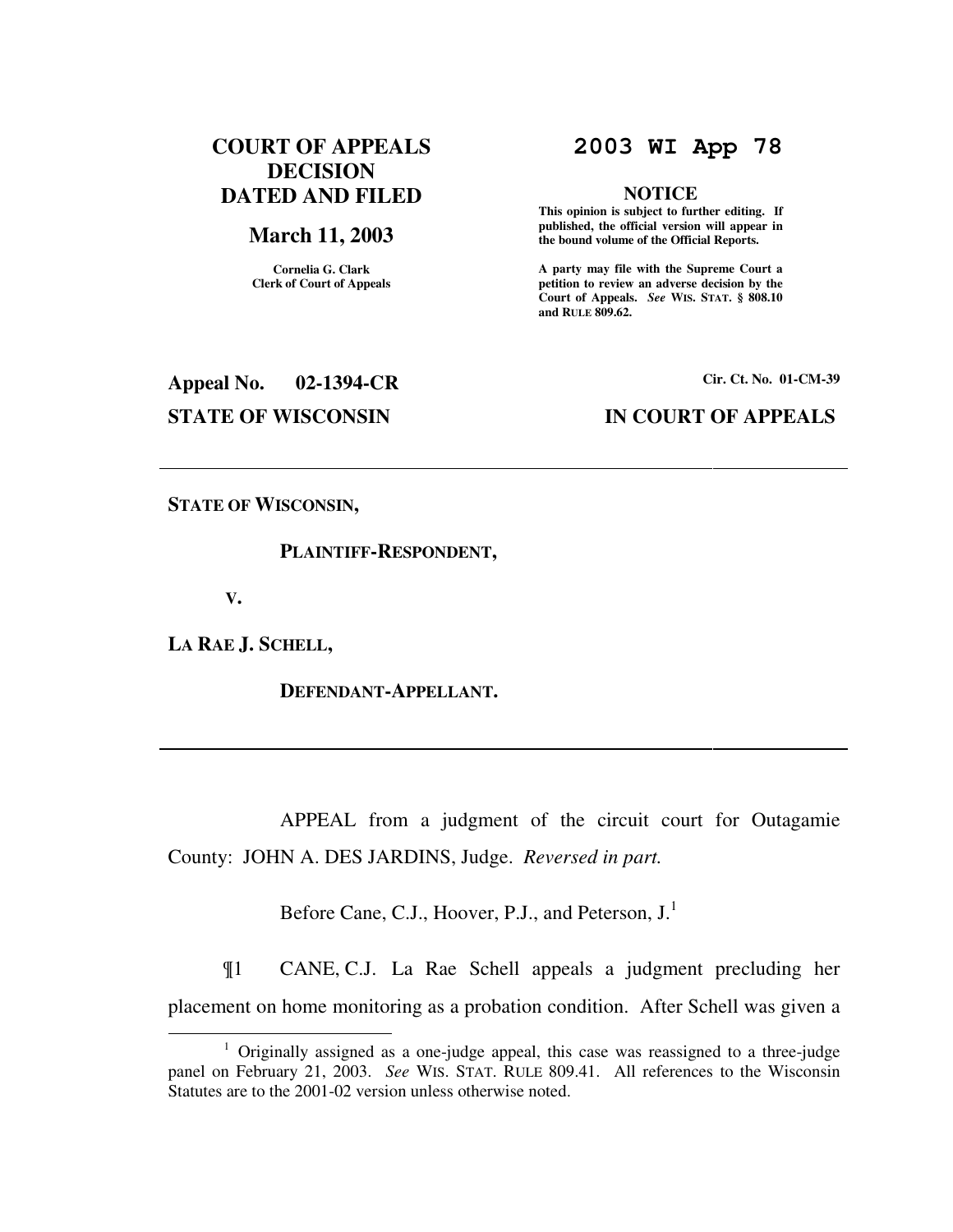jail term as a condition of her probation, the sheriff released her on home monitoring. When the circuit court learned of her release, it conducted a hearing and amended the judgment to preclude Schell's placement on home monitoring, saying it never intended for Schell to be eligible for the program.

¶2 The sole issue on appeal is whether a circuit court possesses the power to prohibit the sheriff from ordering home monitoring for a probationer ordered to serve jail time as a probation condition. Because the court was without the authority to preclude Schell's placement on home monitoring, we reverse that part of the amended judgment.

## **BACKGROUND**

¶3 In December 2001, Schell was convicted of three counts of encouraging a probation violation and one count of negligently allowing escape. The court withheld sentence and placed Schell on three years' probation. As a condition of probation, the court gave Schell a total of 100 days in jail with Huber privileges, ten for the escape charge and ninety for the encouraging probation violation charges.

¶4 During the sentencing hearing, Schell requested home monitoring because she was a former jail employee and was concerned for her safety. The court did not specifically preclude Schell's placement on home monitoring, only saying "I note that although an argument was made about safety, I don't believe there is a safety issue on the female Huber section. I have never heard of that before. I am sure that the jail staff will be professional in the treatment of the defendant."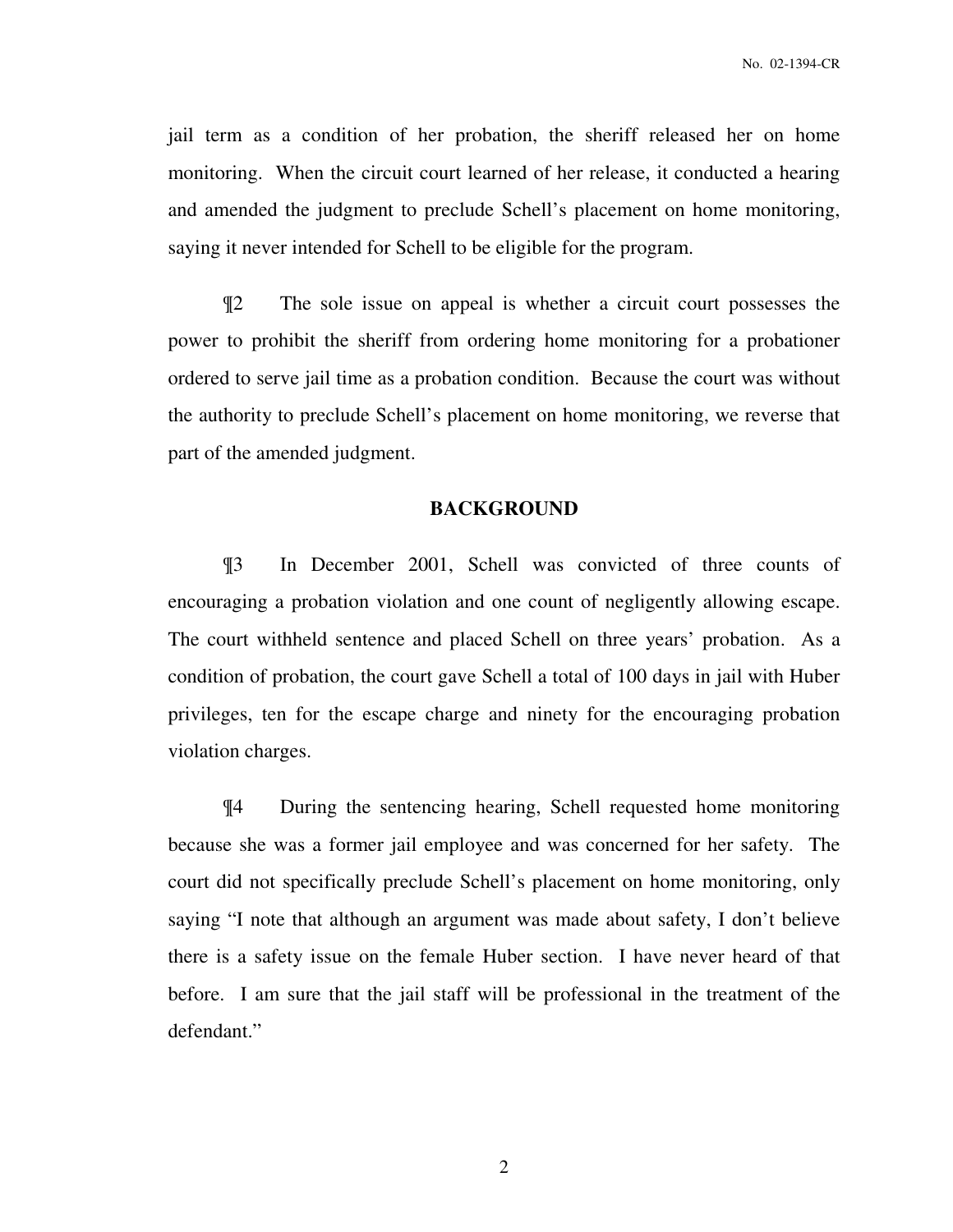¶5 After Schell reported to begin her time in jail, the sheriff determined Schell was appropriate for home monitoring and placed her on Outagamie County's new Global Positioning System program. Shortly thereafter, Schell's exhusband's wife complained to the court that Schell was on home monitoring. The court then ordered Schell off the program, saying it never intended to allow Schell the option of home monitoring as part of her probation. The court granted Schell credit for the time served and stayed imposition until she could retain counsel. At a later hearing where Schell was represented, the court reaffirmed its judgment, concluding it had the authority to prohibit home monitoring because it was an implied power of its authority to order monitoring under WIS. STAT. § 973.03(4). Schell informed the court of her intent to appeal, and the court stayed the remaining jail time pending the appeal.

## **DISCUSSION**

¶6 Schell raises two challenges to the court's decision. First, she argues the court violated the separation of powers doctrine when it modified her sentence to prohibit home detention. She contends that once a court passes sentence, it is up to the executive branch to execute that sentence. Because the sheriff has statutory authority to place her in home detention, she argues the court could not change its sentence after it learned she was in the program. Second, she argues the court erred by modifying her sentence because no new factor existed. The State responds to both arguments, claiming the court was merely clarifying its sentence.

¶7 The parties somewhat misframe the issue. Schell was given probation and her jail time was a probation condition. Probation and jail time as one of its conditions are generally not sentences. *State v. Fearing*, 2000 WI App 229, ¶6, 239 Wis. 2d 105, 619 N.W.2d 115. The parties' confusion may partly be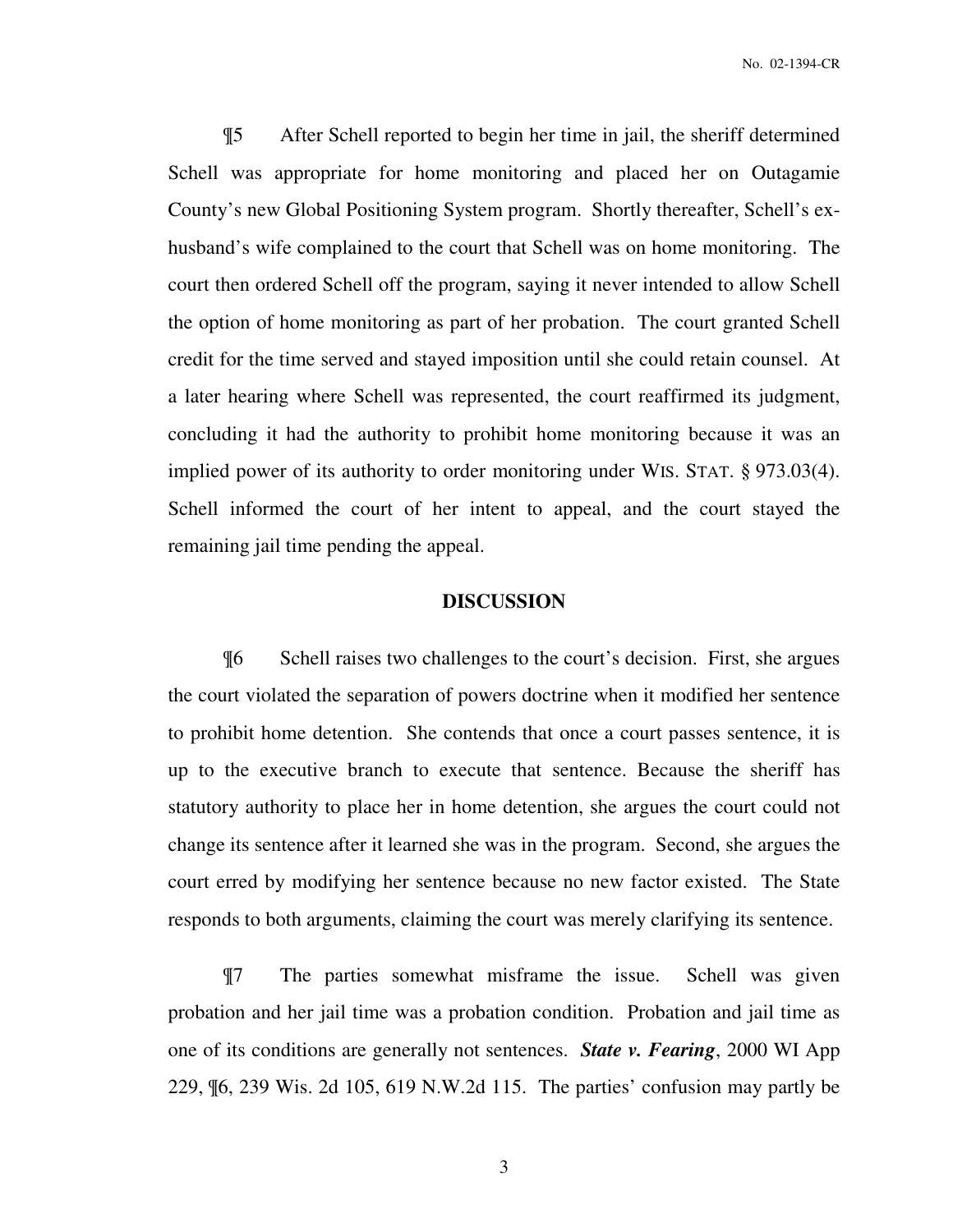explained by the trial court's reliance on WIS. STAT. § 973.03(4) to determine it had the power to prohibit home detention. Section 973.03 addresses county jail sentences. Probation, however, is governed by WIS. STAT. § 973.09. Thus, our analysis must focus on any conflict between  $\S 973.09^2$  and WIS. STAT.  $\S 302.425.^3$ 

<sup>2</sup> WISCONSIN STAT.  $\S$  973.09 reads in relevant part:

**Probation.** (1) (a) Except as provided in par. (c) or if probation is prohibited for a particular offense by statute, if a person is convicted of a crime, the court, by order, may withhold sentence or impose sentence under s. 973.15 and stay its execution, and in either case place the person on probation to the department for a stated period, stating in the order the reasons therefor. The court may impose any conditions which appear to be reasonable and appropriate. The period of probation may be made consecutive to a sentence on a different charge, whether imposed at the same time or previously. If the court imposes an increased term of probation, as authorized under sub. (2) (a) 2. or (b) 2., it shall place its reasons for doing so on the record.

….

….

….

 $\overline{a}$ 

 (d) If a person is convicted of an offense that provides a mandatory or presumptive minimum period of one year or less of imprisonment, a court may place the person on probation under par. (a) if the court requires, as a condition of probation, that the person be confined under sub. (4) for at least that mandatory or presumptive minimum period….

 **(3)** (a) Prior to the expiration of any probation period, the court, for cause and by order, may extend probation for a stated period or modify the terms and conditions thereof.

<sup>3</sup> WISCONSIN STAT. § 302.425 reads in relevant part:

**(4)** (a) The court may also require as a condition of probation that the probationer be confined during such period of the term of probation as the court prescribes, but not to exceed one year. The court may grant the privilege of leaving the county jail, Huber facility, work camp, or tribal jail during the hours or periods of employment or other activity under s. 303.08 (1) (a) to (e) while confined under this subsection.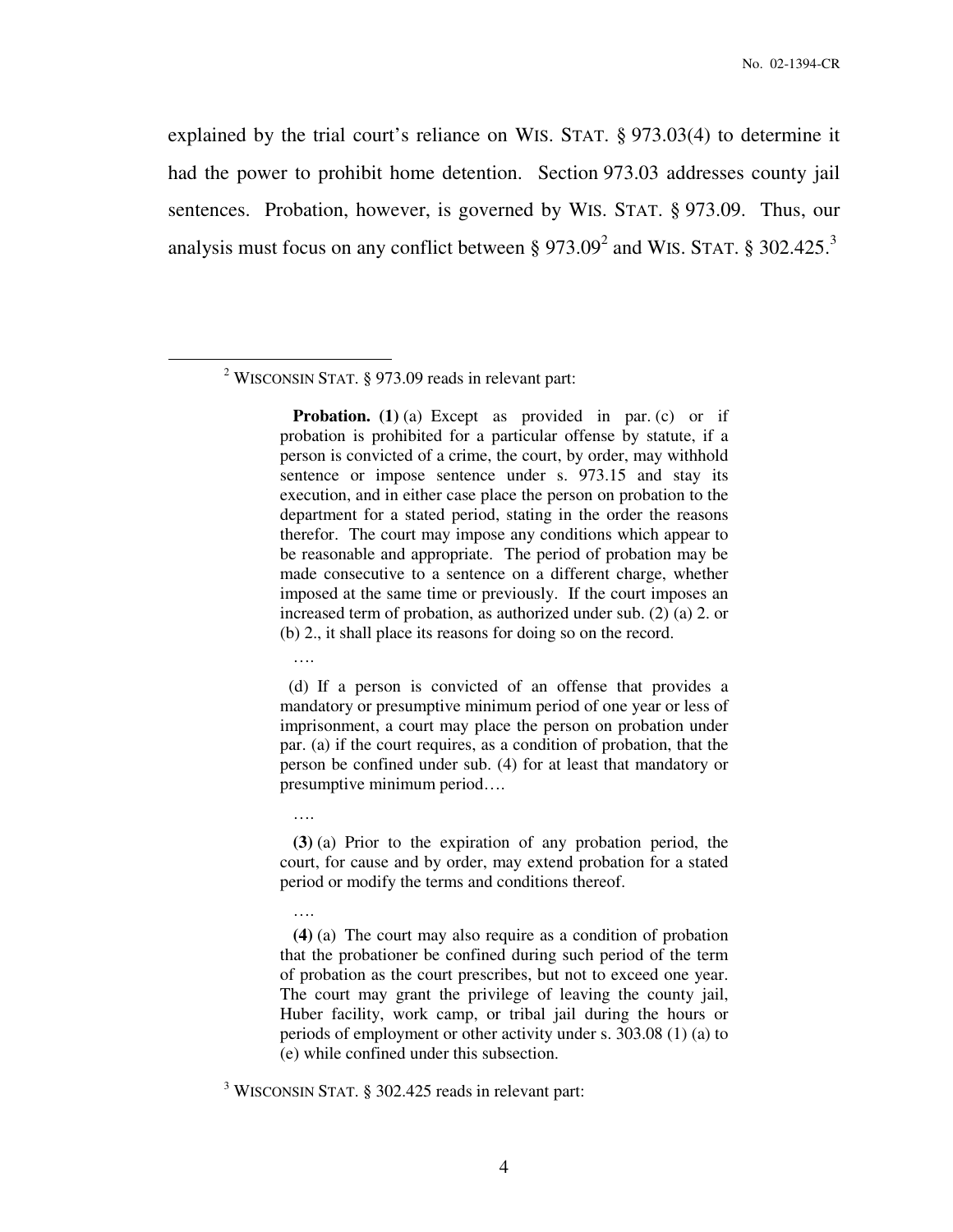¶8 Further, Schell frames the issue as whether the court may modify its judgment after turning her over to serve her jail time solely because the court learned the sheriff had placed her on home detention. She relies on *State v. Horn*, 226 Wis. 2d 637, 594 N.W.2d 772 (1999). There, our supreme court, in upholding the process of administrative probation revocation against a separation of powers challenge, noted that after a court imposes probation, the adversary system has terminated and the administrative process of the executive branch, directed to the correctional and rehabilitative aspects of probation, is substituted in its place. *Id.*  at 650. If we were to resolve the issue as presented, we would be required to weigh this general proposition against the trial court's broad power to modify the terms and conditions of probation prior to its expiration. WIS. STAT.  $§$  973.09(3)(a).

> **(2)** SHERIFF'S OR SUPERINTENDENT'S GENERAL AUTHORITY. Subject to the limitations under sub. (3), a county sheriff or a superintendent of a house of correction may place in the home detention program any person confined in jail who has been arrested for, charged with, convicted of or sentenced for a crime. The sheriff or superintendent may transfer any prisoner in the home detention program to the jail.

 $\overline{a}$ 

….

**(3)** PLACEMENT OF A PRISONER IN THE PROGRAM. If a prisoner described under sub. (2) and the department agree, the sheriff or superintendent may place the prisoner in the home detention program and provide that the prisoner be detained at the prisoner's place of residence or other place designated by the sheriff or superintendent and be monitored by an active electronic monitoring system. The sheriff or superintendent shall establish reasonable terms of detention and ensure that the prisoner is provided a written statement of those terms, including a description of the detention monitoring procedures and requirements and of any applicable liability issues. The terms may include a requirement that the prisoner pay the county a daily fee to cover the county costs associated with monitoring him or her. The county may obtain payment under this subsection or s. 302.372, but may not collect for the same expenses twice.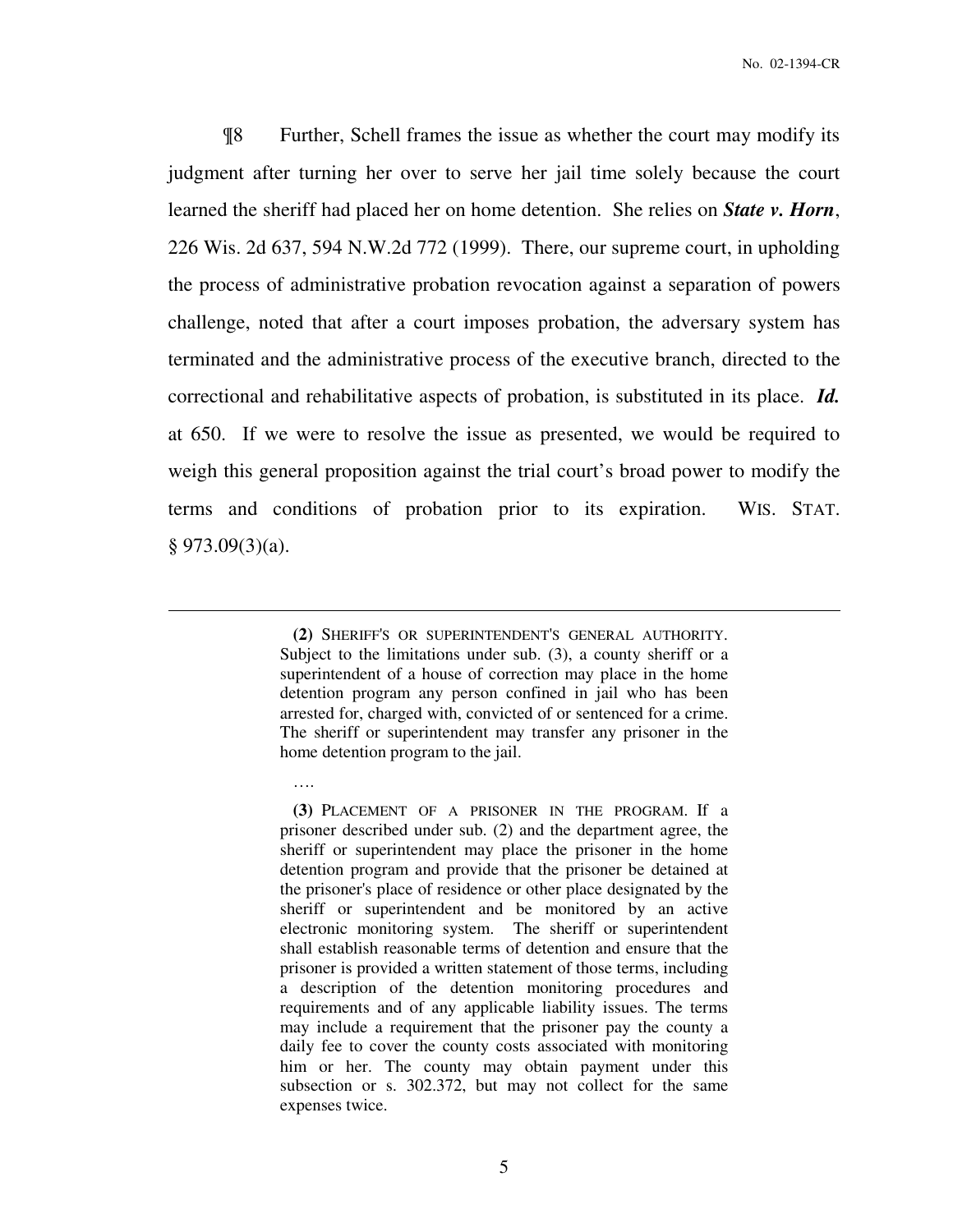¶9 Instead, we choose to frame the issue differently; namely, whether a trial court possesses the power to prohibit the possibility of home monitoring for a probationer ordered to serve jail time as a probation condition. In other words, we must determine whether the trial court violated the separation of powers doctrine when it prohibited the sheriff from placing Schell on home monitoring. We reframe the issue for two reasons. First, the trial court explained it intended to prevent Schell's placement on home monitoring as an original probation condition and that it was clarifying that condition at the second hearing. Second, addressing this issue will allow us to give guidance to courts, sheriff's departments, criminal defendants and prosecutors as home monitoring increasingly becomes an option.

¶10 Whether the court's order violated the separation of powers doctrine is a constitutional question we review independently. *See Horn*, 226 Wis. 2d at  $642<sup>4</sup>$  We must first determine the scope of the court's and the sheriff's authority under WIS. STAT. § 973.09 and WIS. STAT. § 302.425. Statutory interpretation is a question of law we review independently. *State v. Isaac J.R.*, 220 Wis. 2d 251, 255, 582 N.W.2d 476 (Ct. App. 1998).

¶11 WISCONSIN STAT. § 302.425(2) gives the sheriff the authority to place in a home monitoring program "any person confined in jail who has been arrested for, charged with, convicted of or sentenced for a crime." In addition, the sheriff may transfer any person in the home monitoring program to the county jail. *Id.* Whether a sheriff may place on home monitoring a probationer ordered to serve jail time was left unresolved in *State v. Eastman*, 220 Wis. 2d 330, 339, 582 N.W.2d 749 (Ct. App. 1998). There, we determined a court could not order home

 $\overline{a}$ 

<sup>&</sup>lt;sup>4</sup> We invited the attorney general to file a brief in this matter because of the constitutional issue it presented. The attorney general declined our invitation.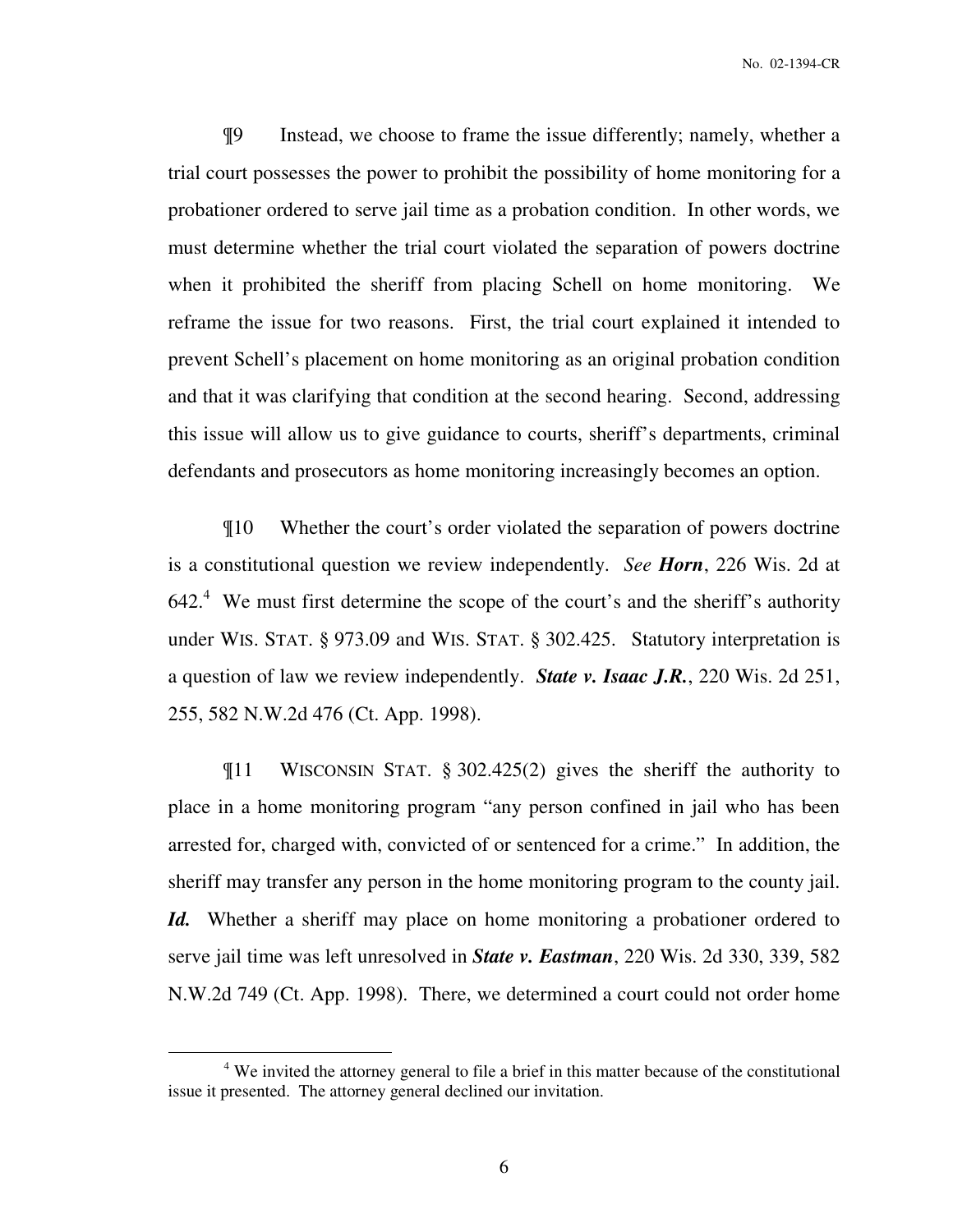monitoring instead of jail when it is required to order jail as a probation condition under WIS. STAT. § 973.09(1)(d). *Id.* at 338. Our decision focused on the court's authority to order home monitoring, and we declined to address the sheriff's power to place persons on home monitoring because the issue was not presented. *Id.* at 339.

¶12 We determine the plain language of WIS. STAT. § 302.425 allows the sheriff to place persons on home monitoring when they are given jail time as a probation condition. Section 302.425(2) allows the sheriff to place on home monitoring "any person confined in jail who has been … convicted of … a crime." Schell, and any other person ordered to serve jail time as a probation condition, falls within the statute's language.

¶13 Trial courts are generally allowed to impose probation as an alternative to sentencing a person convicted of a crime. *See* WIS. STAT. § 973.09; *Fearing*, 2000 WI App 229 at  $\mathcal{L}$ 6. Section 973.09 gives trial courts broad power over the terms and conditions of probation, allowing the court to set any terms "which appear to be reasonable and appropriate" and to modify these terms and conditions "for cause and by order." WIS. STAT.  $\S 973.09(1)(a)$ ,  $(3)(a)$ . The court may order a probationer to serve time in jail as a probation condition. WIS. STAT. § 973.09(4). The court may also order a probationer placed on home monitoring, unless that person is required to serve a jail term as a probation condition under § 973.09(1)(d). *See Eastman*, 220 Wis. 2d at 338. The theory of the probation statute is to rehabilitate the defendant and protect society without placing the defendant in prison. *See State v. Hays*, 173 Wis. 2d 439, 445, 496 N.W.2d 645 (Ct. App. 1992). Also, "inherent within the probation statute is the court's continued power to effectuate the dual purposes of probation, namely, rehabilitating the defendant and protecting society, through the court's authority to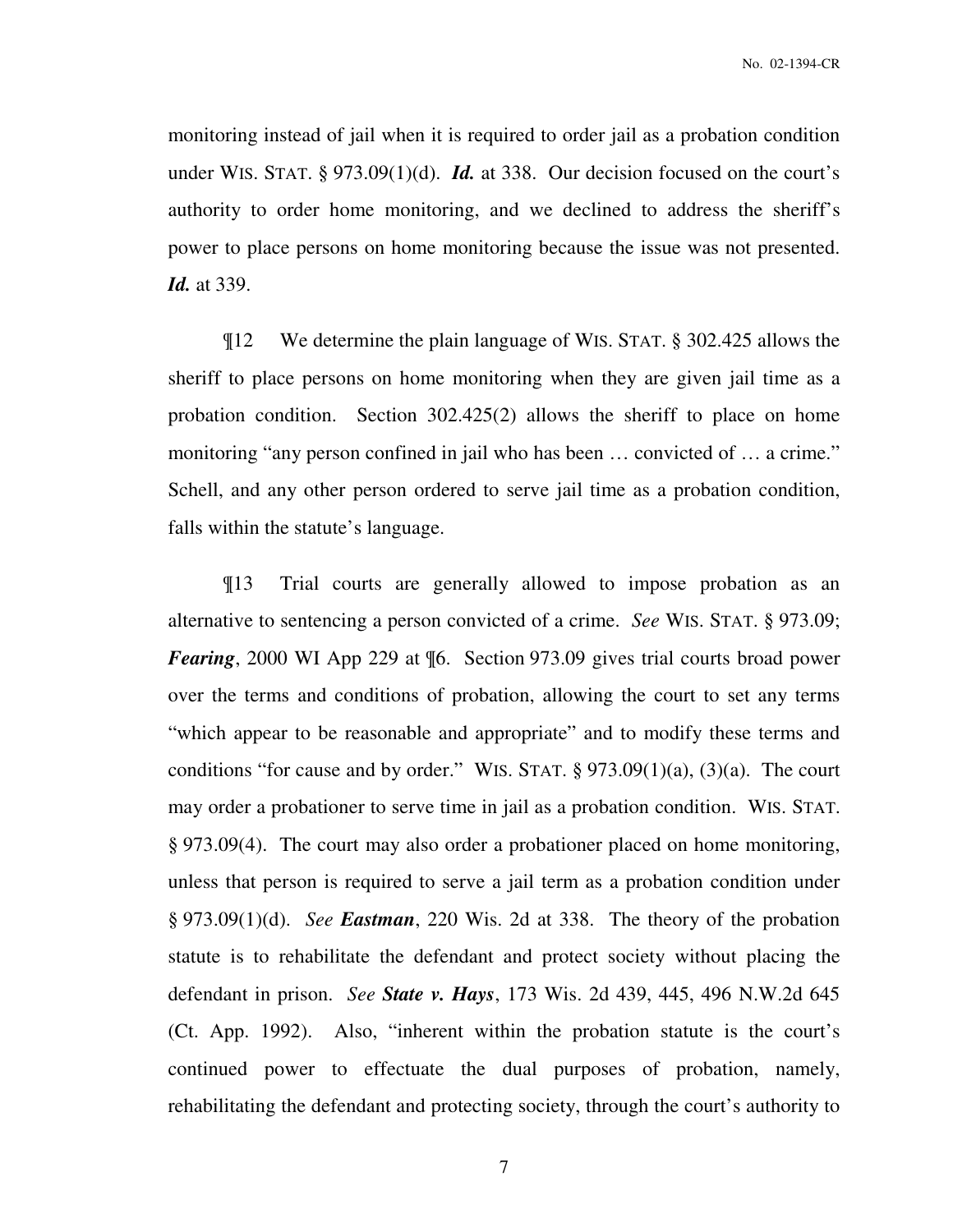modify or extend probationary terms." *State v. Sepulveda*, 119 Wis. 2d 546, 554, 350 N.W.2d 96 (1984).

¶14 We now turn to whether the court's amended judgment violated the separation of powers doctrine. This doctrine, while not explicitly set forth in the Wisconsin Constitution, is implicit in the division of governmental powers among the judicial, legislative and executive branches. *State ex rel. Friedrich v. Dane County Cir. Ct.*, 192 Wis. 2d 1, 13, 531 N.W.2d 32 (1995). The constitutional powers of each branch fall into two categories: exclusive and shared powers. *Id.* at 13-14. No branch may intrude on the exclusive powers of another. *Id.* at 13. Shared powers lie at the intersections of these exclusive core constitutional powers and are not confined to any one branch. *Horn*, 226 Wis. 2d at 643. The branches may exercise power within these intersections, but may not unduly burden or substantially interfere with another branch. *Friedrich*, 192 Wis. 2d at 14.

¶15 Probation is within the shared powers of all three branches of government and each branch plays a role. *Horn*, 226 Wis. 2d at 648. The legislature has constitutional authority to offer probation as an alternative to sentencing, the judiciary has authority to impose probation and set its terms and conditions, and the executive branch has the authority to administer probation. *Id.* at 646. Here, the legislature has specifically authorized sheriffs, members of the executive branch, to release persons in their custody on home monitoring. The legislature has also authorized the judiciary to impose reasonable and appropriate probation conditions. We must determine, then, whether the court's preclusion of Schell's placement on home monitoring substantially interferes with the sheriff's authority to place persons in his or her custody on home monitoring. We conclude it does.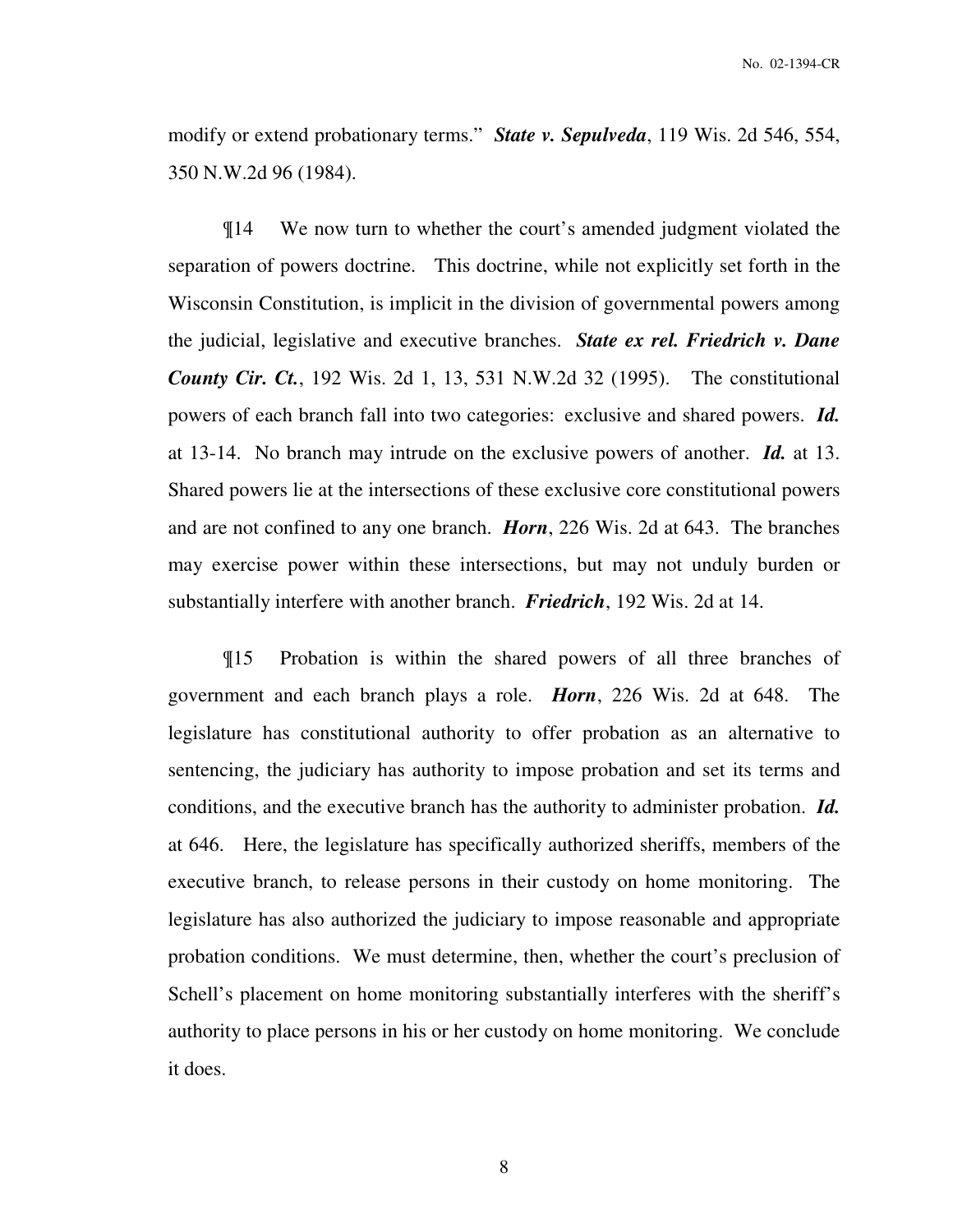¶16 Whether a circuit court sentences a defendant to prison or imposes probation, "the adversary system has terminated and the administrative process, vested in the executive branch of the government, directed to the correctional and rehabilitative processes of the parole and probation system has been substituted in its place." *Id.* at 650. Part of this administrative process is the sheriff's authority to manage the county jail. *See, e.g.,* WIS. STAT. § 59.27(1) (sheriff has duty to take charge of persons sent to county jail). WIS. STAT. § 302.425 is part of this authority. By precluding the sheriff from releasing Schell on home monitoring, the trial court substantially interfered with the sheriff's power.

¶17 In *Skow v. Goodrich*, 162 Wis. 2d 448, 451, 469 N.W.2d 888 (Ct. App. 1991), we upheld the constitutionality of a Department of Corrections program releasing prisoners to relieve overcrowding. The program allowed the department to release prisoners using a procedure other than mandatory release or discretionary parole. *Id.* at 450. Rejecting a separation of powers challenge to the regulation, we concluded the department was not interfering with the trial court's sentencing authority. *Id.* at 452. We noted the program was similar to the ordinary probation and parole system and said the program does nothing more than "regulate the manner in which a defendant serves his or her sentence," adding the "regulation of the timing and method of release from prison to parole is well within the department's powers." *Id.* at 451-52.

¶18 Similarly, WIS. STAT. § 302.425 allows the sheriff to regulate the manner in which persons serve time in county jails. Although it could be argued that the court required Schell to actually serve her jail time in jail and the sheriff's release unconstitutionally usurps the court's authority, we disagree. The corrections program in *Skow* allowed the department to shorten confinement time to less than the court's sentence. *Id.* at 451. There, the department's actions